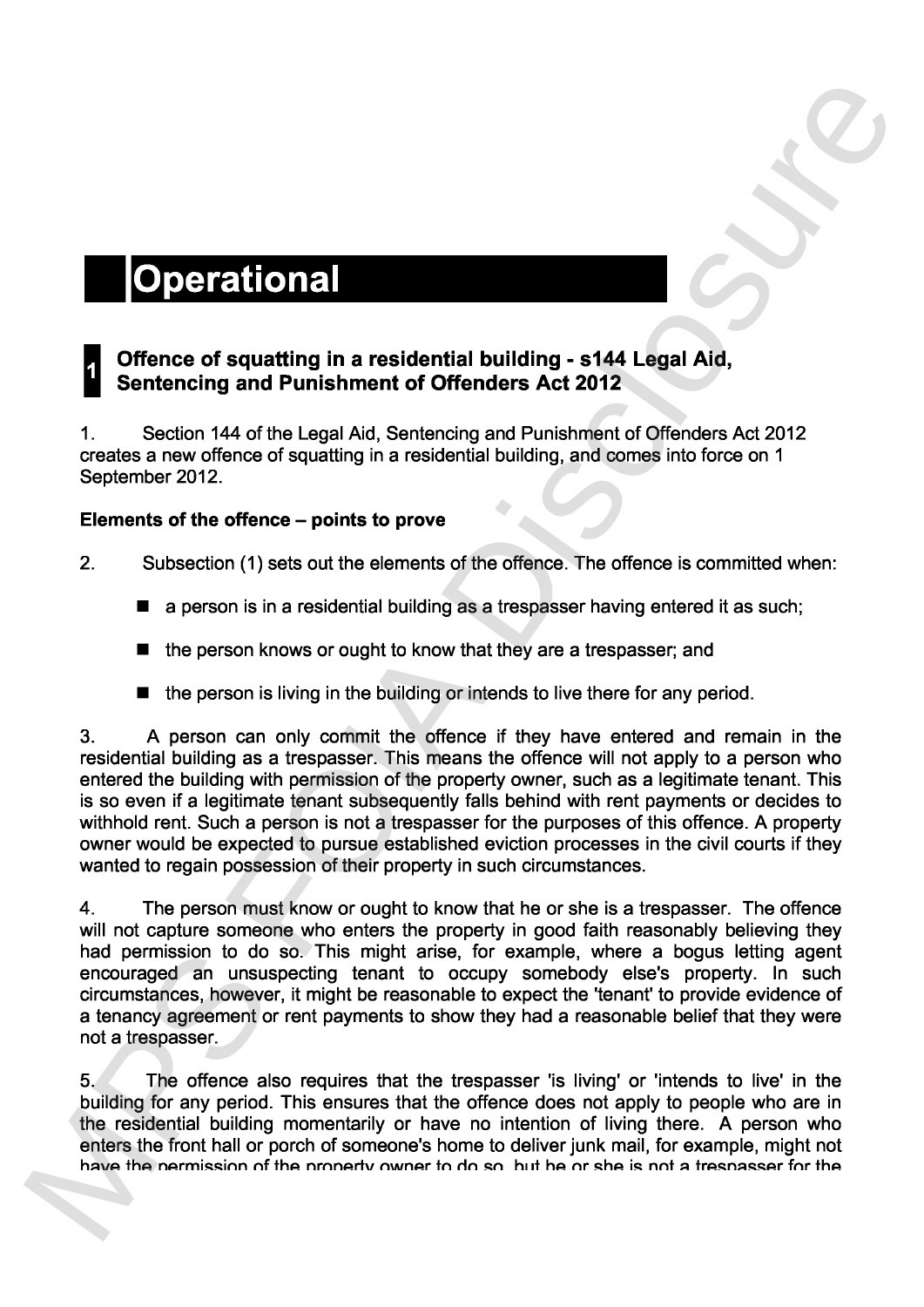**purposes of this offence** .

# '**Holding** over

**6**. Subsection (2) makes clear that the offence cannot be committed by a person **holding over after the end of a lease or license (even if the person leaves and re-enters the building)**. ' **Holding over**' **is a term used to describe the situation where a tenancy or licence comes to an end** , **but the tenant or licensee remains in occupation** . **In ce**rt**ain circumstances** , **such a person may be alleged by the landlord to be a trespasser**. **This express provision is designed to ensure that the offence does not apply in these cases** . **The offence only** captures those whose original entry and occupation of the building was unauthorised.

# Definition of Residential Building

**7**. **Subsection (3) defines the meaning of residential building** . **This includes any structure or pa**rt **of a structure which has been designed or adapted for use as a place to live** . **This includes tempora**ry **or moveable structures to ensure the offence covers homes such as park homes**, **caravans or pre-fabs**. **The building must have been designed or** adapted before the time of entry, for use as a place to live. This will ensure that where, for **example**, **a barn has been conve**rt**ed into a count**ry **house or offices into flats** , **such buildings will be protected by the offence** . **But a trespasser who modifies** a non-residential **building by placing his bedding and personal effects in it would not be commi**tt**ing this offence because the building had not been adapted before the point he or she entered it** . purposes of this offence.<br>
8. Subsection (2) makes clear that the offence cannot be committed by a person<br>
8. Subsection (3) makes clear that the offence cannot be committed by a person<br>
boding). Holding over also the end

### Claiming title from a trespasser

**8**. **There might be instances where a building has been occupied by a trespasser for a** period of time, but on relinguishing the property the keys are handed over to another **trespasser**. **Subsection (4) makes clear that for the purposes of the offence** , **the fact that a person derives title from a trespasser** , **or has the permission of a trespasser to enter the prope**rt**y**, **does not prevent them from being treated as a trespasser as against the owner or lawful occupier for the purposes of the offence** .

### Application of offence

**9**. **Subsection (7) provides that the offence applies regardless of whether the** trespasser entered the property before or after commencement of section 144. This **provision is designed to stop trespassers rushing to occupy residential buildings before the offence comes into force** . **It will also mean that trespassers who have been living in the premises for many months or years prior to commencement will be guilty of an offence if after commencement of the offence they are in the building as trespassers** , **they know or ought to know that they are trespassers** , **and they are living in the building or intend to live there**.

### Powers of entry and arrest

10. Subsection (8) amends section 17 of the Police and Criminal Evidence Act 1984<br>(PACF) to give uniformed police officers the nower to enter and search premises for the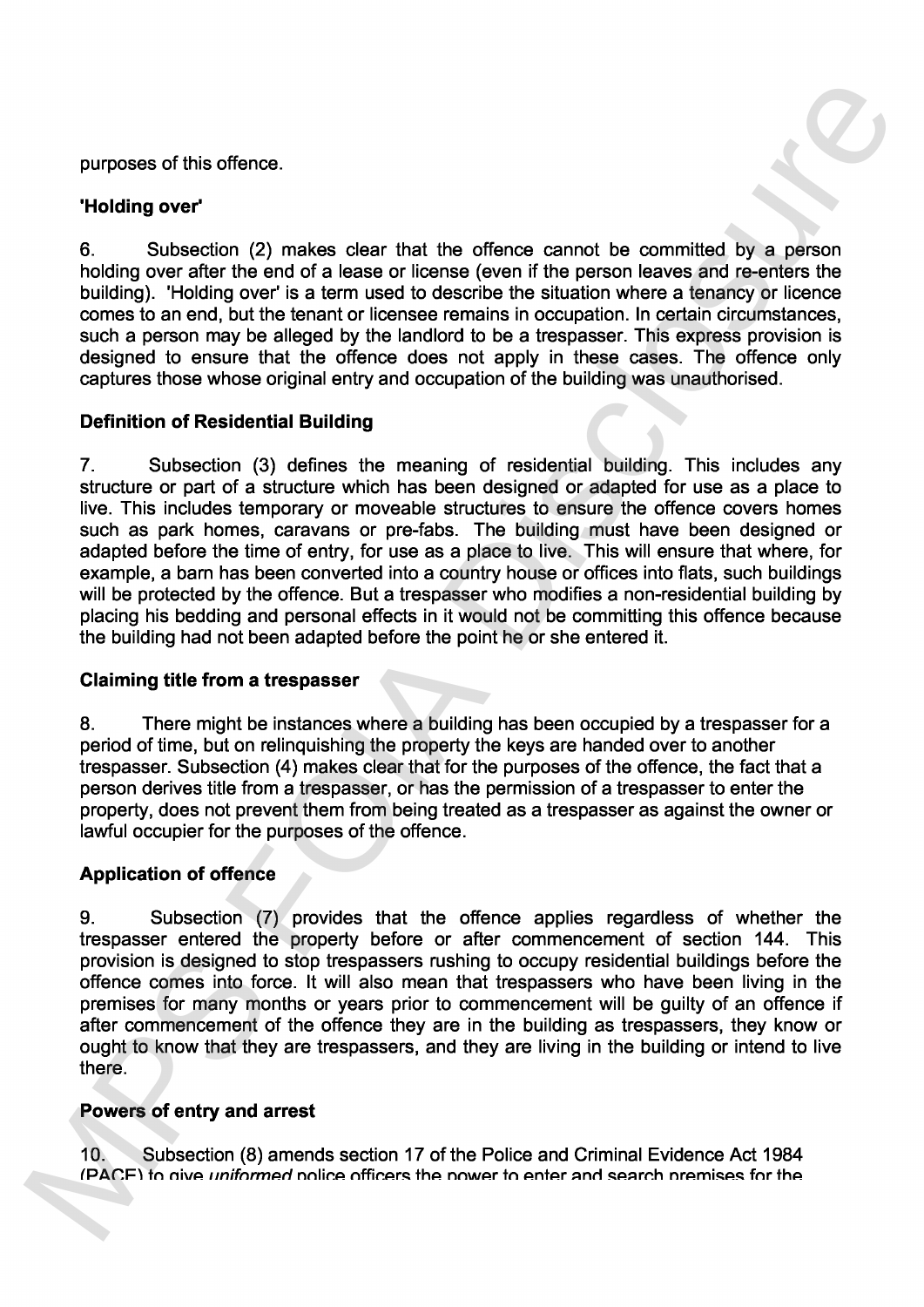**purpose of arresting a person for the offence of squatting in a residential building** . **The power of arrest is provided by section 24 of PACE and is subject to necessity and PACE Code G (Arrest)** .

**11** . **The offence is triable summarily only and carries a maximum penalty of six months** ' **imprisonment**, **a level 5 fine or both** .

# **Police powers and** '**squatters**' **rights**'

**12**. **The notion of 'squatters' rights' stems from section 6 of the Criminal Law Act 1977** . **Under that section it is an offence for a person** , **without lawful authority**, **to use or threaten violence to secure ent**ry **to premises against the will of those inside**. **The offence is committed where the person who uses or threatens such violence knows that there is someone inside the premises who is opposed to the ent**ry **which can include someone who may themselves be a trespasser** .

**13.** The new offence will make it more difficult for trespassers to assert they have rights **in respect of residential buildings because their occupation of the building will be a criminal** act. The police will have a specific power, under section 17 of PACE, to enter the property to **arrest a person who is suspected of squa**tt**ing in a residential building** . **The police should not therefore be deterred if they see a** '**squatters**' **rights**' **notice on the door of a residentia <sup>l</sup>** building asserting that it would be an offence for anyone (including the police) to break into the property because they have lawful authority to enter the property to make an arrest. purpose of arresting a person for the affence of squating in a residential building. The<br>power of arrest is provided by section 24 of PACE and is subject to necessary and PACE<br>Tools C (Arrest).<br>
11. The offered is triansfo

**14**. **The offence in section 6 of the 1977 Act does not affect the lawful exercise by police of their powers under PACE to enter residential or non-residential premises to make an arrest for any indictable offences** , **including offences under the Theft Act 1968 and the Criminal Damage Act 1971** .

### Police action

**15**. **Upon receipt of an allegation of squatting in a residential building** , **police are required to investigate the circumstances**. **The investigation and related actions should be recorded in an EAB** .

In doing so investigating officers should consider

- Nature of premises involved and whether it falls within the definition of a 'residential building'.
- Whether there are reasonable grounds to consider the person on premises to be **a trespasser**. **Is there evidence to suggest ent**ry **into the building without permission?**
	- Is the alleged trespasser claiming they have permission to be in the building, and from whom? Police should seek to identify persons who may have occupied or controlled such premises as owner or tenant, and who may have authority to orant permission for others to enter and remain on premises. This may need to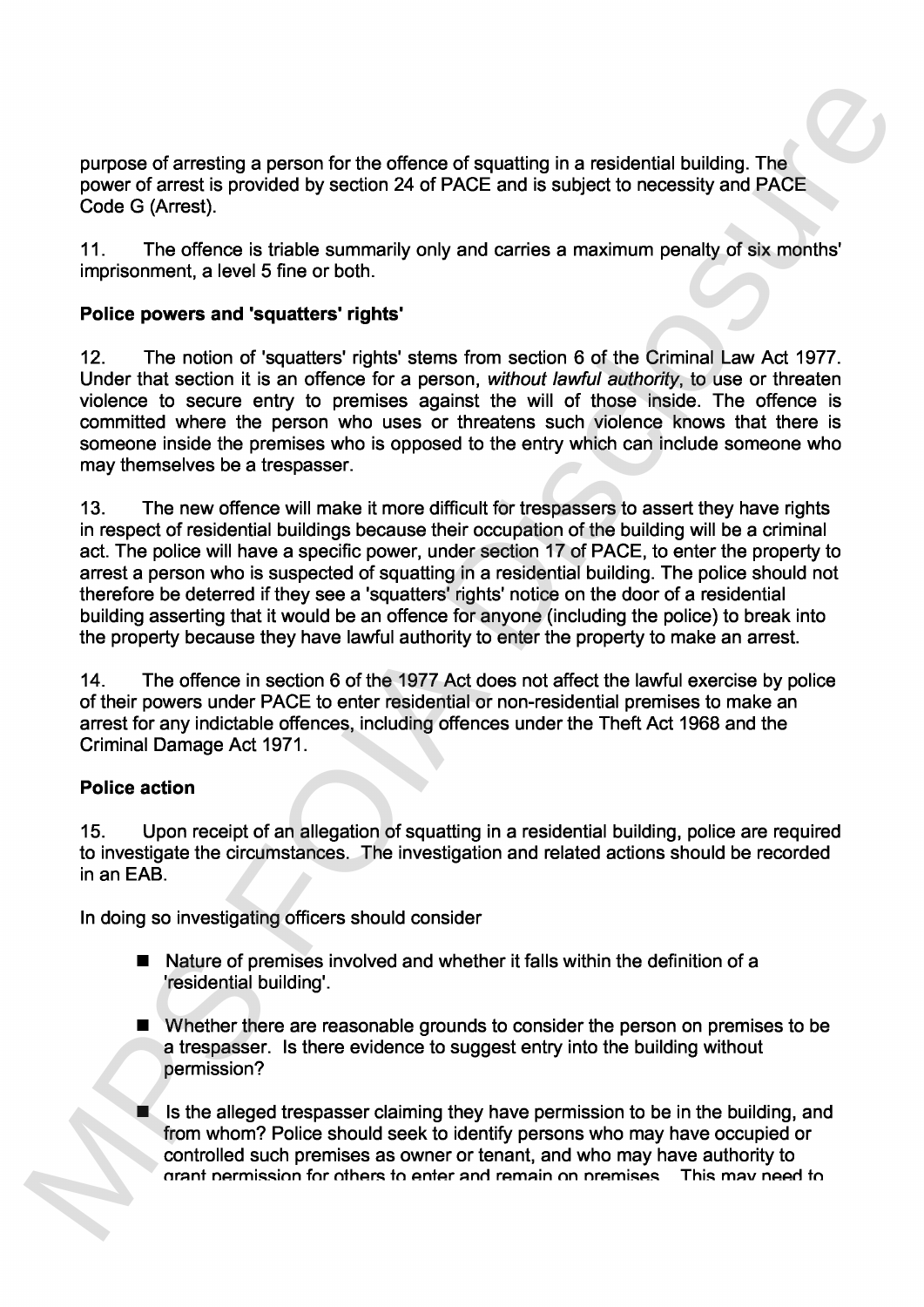be the subject of further investigation.

- Evidence to suggest that the alleged trespasser lives or intends to live in the **building** . **This could be found in evidence of occupation over a period of time**, **or the presence of clothing** , **bedding or food used by the alleged trespasser**.
- An investigation will be assisted by statements from the complainant or other **witnesses**. **This includes the prope**rt**y owner or lawful tenant**, **managing agents and neighbours** .

**16**. **Although the offence is Summa**ry **only it is recordable under Metropolitan Police** Service (MPS) reporting standards. All allegations should therefore be entered onto CRIS.

**17**. **Should there be reasonable grounds to suspect an offence** , **investigating officers** should consider the proportionality and necessity for arrest in accordance with PACE Code **G** . **Attention is drawn towards the necessity criteria as described in section 2** . **9** .

**18**. **Relevant factors when considering the necessity for arrest when investigating an allegation of squatting in a residential building may include** :

- **Appropriate identification of a name for the persons in question, and the availability of a satisfacto**ry **address for the service of a summon s**
- Preventing the person in question causing loss of damage to property
- Protection of child or other vulnerable person
- **Requirement for the prompt and effective investigation of the offence e.g. where** statements made by the person in question cannot be readily verified
- To prevent any prosecution for the offence from being hindered by the disappearance of the person in question

**19**. **Section 2**. **8 describes the responsibility of police to take into account individual circumstances**. **This includes the situation of the victim** , **nature of the offence** , **circumstances of the suspect and the needs of the investigation** . **The need to make an immediate arrest may** , **therefore** , **be balanced against the intentions and expectations of the victim**, **the offence** , **and the personal circumstances of the suspect**. **Investigating officers may be presented with a situation where a suspect is accompanied by children** , **or be otherwise deemed vulnerable** . **In these cases there may not be the need to make an arrest** if the officer assesses the priority is to ensure the safety and well being of those parties involved. This may include access to support services provided by Local Authorities and **relevant charities** . **the the authority from the final at realization.<br>
<b>Exidence to suppose that the the alleged transpare lives or interest of the live in the basis of the presence of orbitaing, bedding or food used by the alleged treepasse** 

20. Attention is drawn to the MPS Safeguarding Children Standard Operating Procedures and the principles outlined by policy relating to 'Every Child Matters'. When dealing with reports of squatting, investigating officers are reminded of their responsibility for<br>taking immediate action should they identify a child at risk, and for completing the relevant